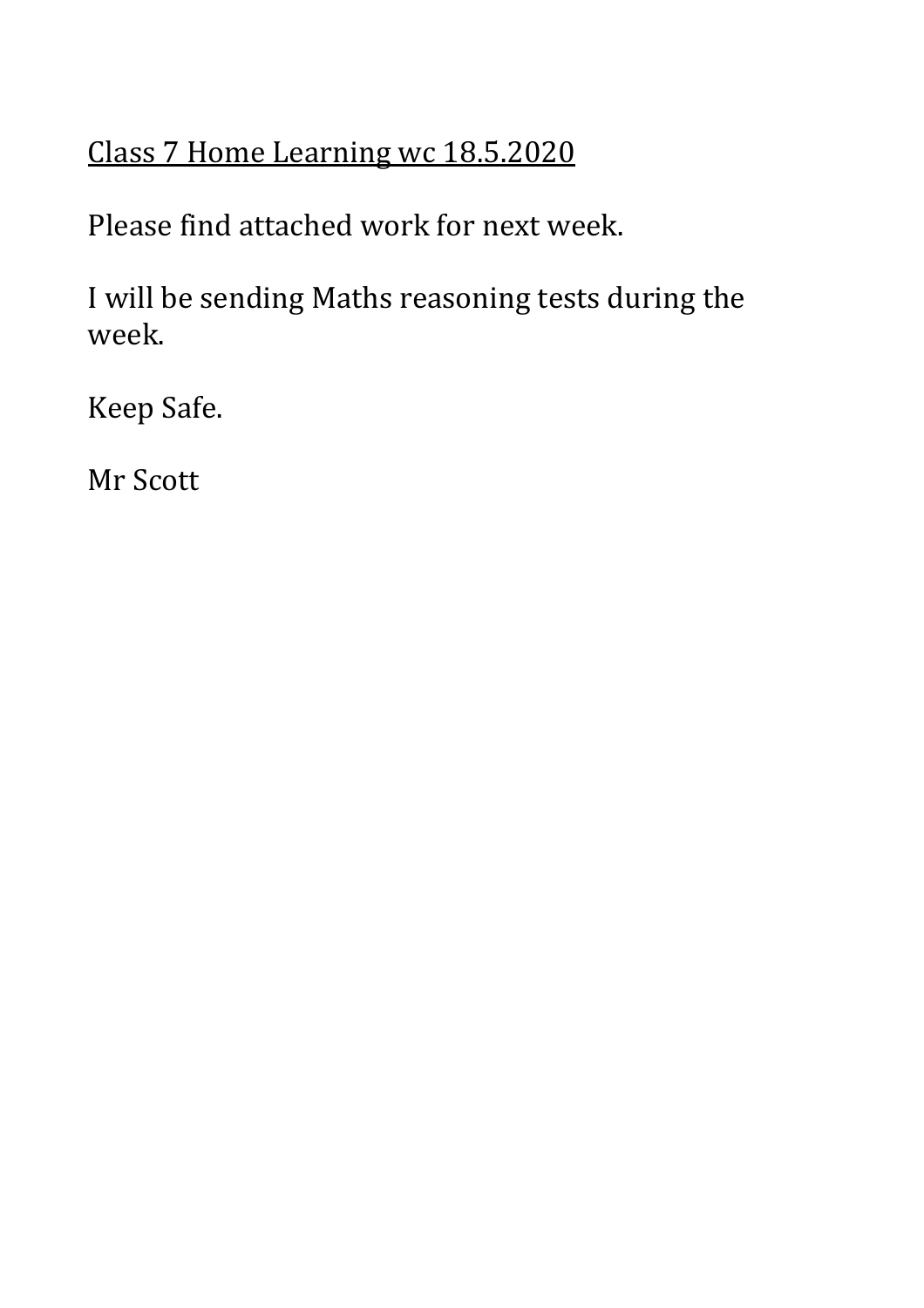

- 1. How can Lucy and Hogarth tell the difference between Iron Man and Iron Woman's footprints?
- 2. Why does Iron Man say, 'Destroying them is no good.'? (pg.66)
- 3. What could the 'whirling corkscrew of gloom' be? (pg. 67)
- 4. Whose power does Iron Woman now have? (pg 70)
- 5. What might Iron Woman have made up her mind about? (pg. 70)
- 6. Summarise this chapter in three sentences.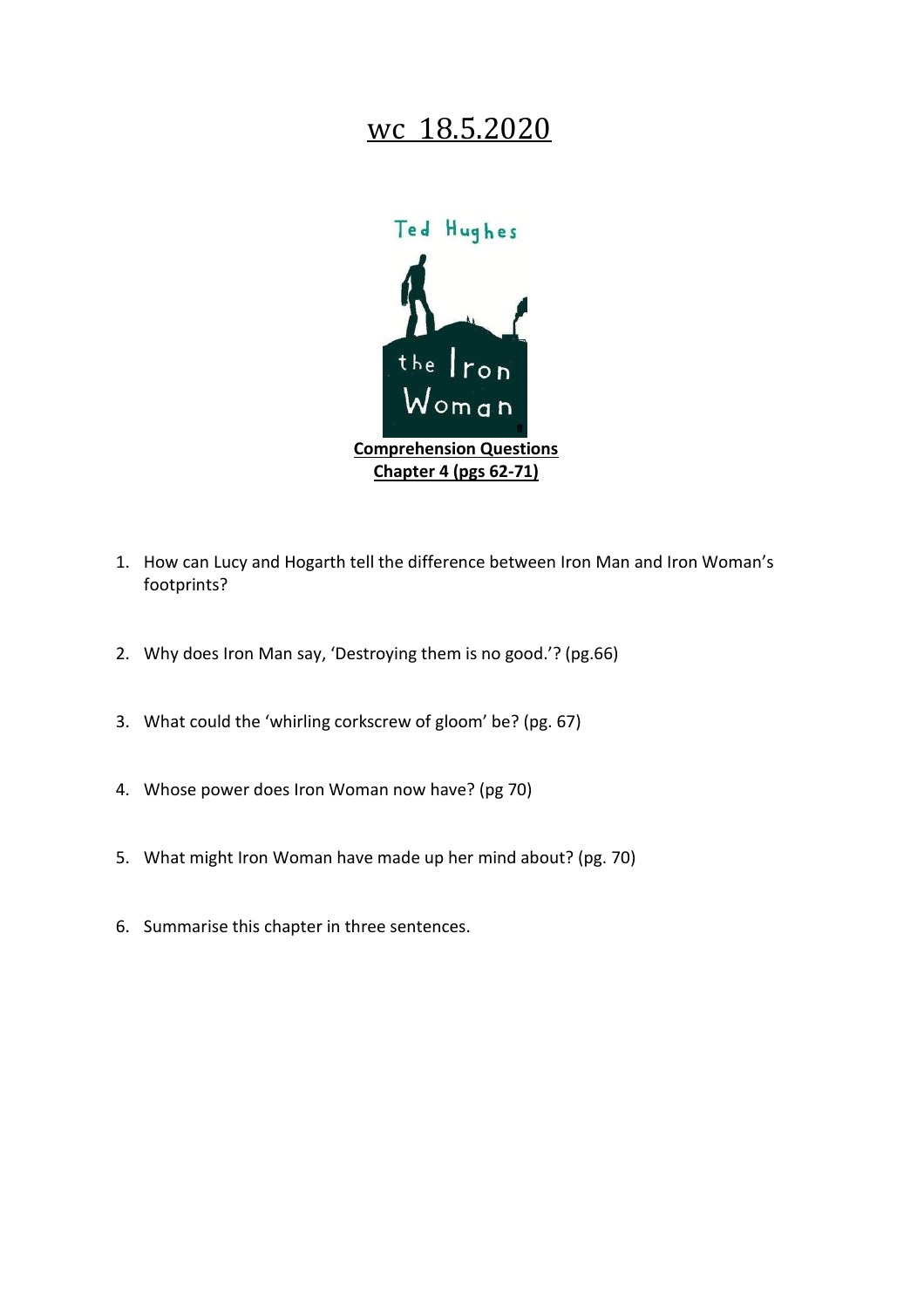# **Our teacher is missing!!!**



#### Have you seen this man?

Imagine you have returned to school after the Corona Virus

Mr Scott has gone missing and has not returned to school. No –one knows what has happened to him or when he is coming back.

Has he been abducted by aliens? Is he a secret spy? Has he been kidnapped? Could Mr Sayers or other teachers be involved?

Can you write a story- telling what has happened to your teacher?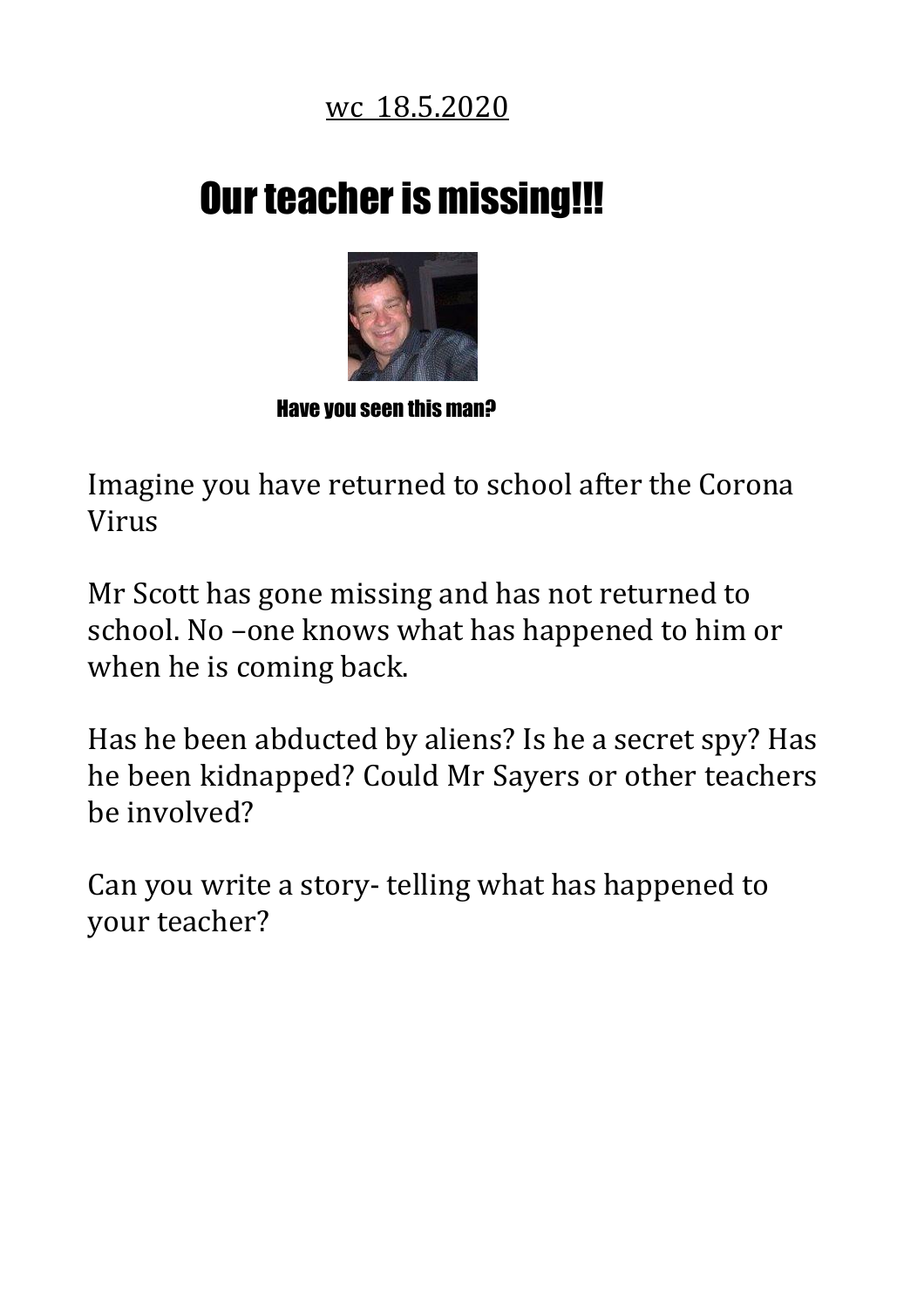

Can you finish this adventure story? Make it exciting. Remember to include powerful verbs e.g hurtled, thrust, grasped, thundered, yanked etc.

complex sentences, and ed, ly, ing sentence starters.

Wimpet, the hobbit, regained his senses and darted for the opening of the cave. As the ferocious dragon raced behind, Wimpet reached for his dagger. He knew he would have only one shot at cutting a nail from the dragon's foot. Ground up, it was the medicine needed for the dying princess. It was all up to him. Sly, brave Wimpet, needed to save the fairy kingdom.

Write the rest of the story. Don't copy the beginning again.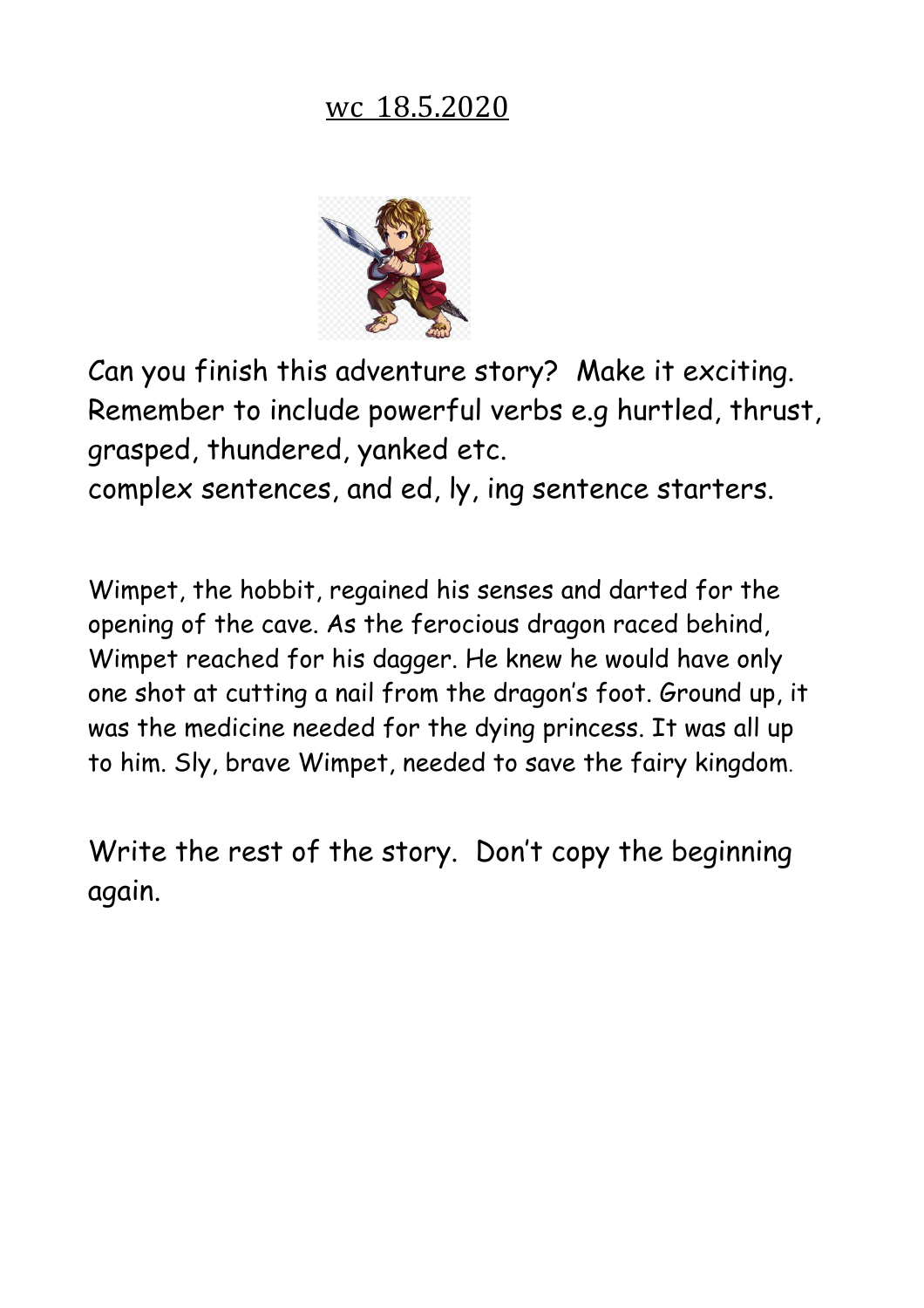#### **Science**





Can you write a report with illustrations about the metamorphosis of a caterpillar into a butterfly? Start at the egg stage.

Make sure you report is neatly written and your diagrams are well drawn and labelled.

Research what metamorphosis is and make a list of other creatures which undergo metamorphosis.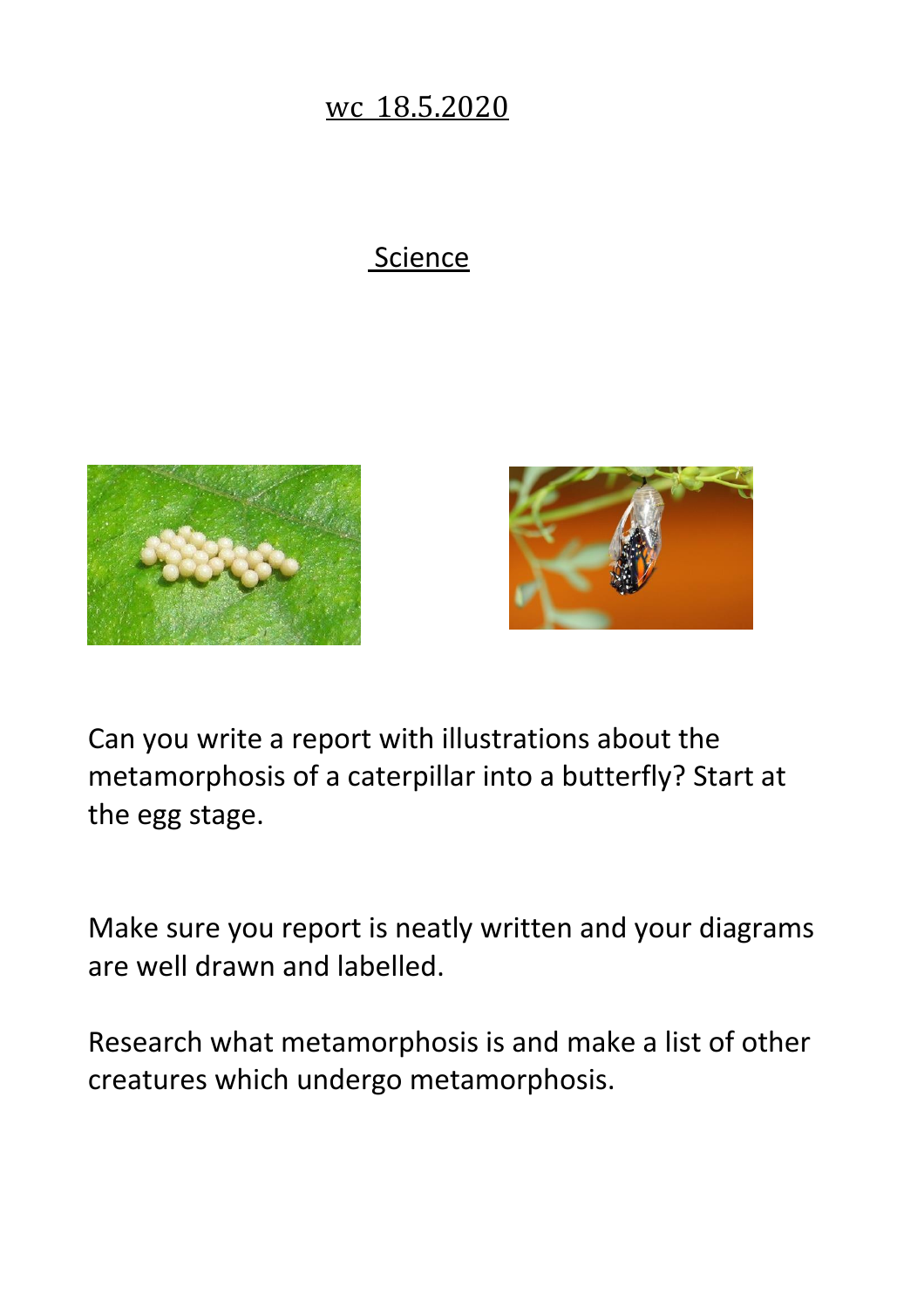# Observational drawing





Collect a group of objects and put them into a composition (arranging them into positions) and draw them as accurately as you can.

I would love to see some of your drawings on the Class Dojo.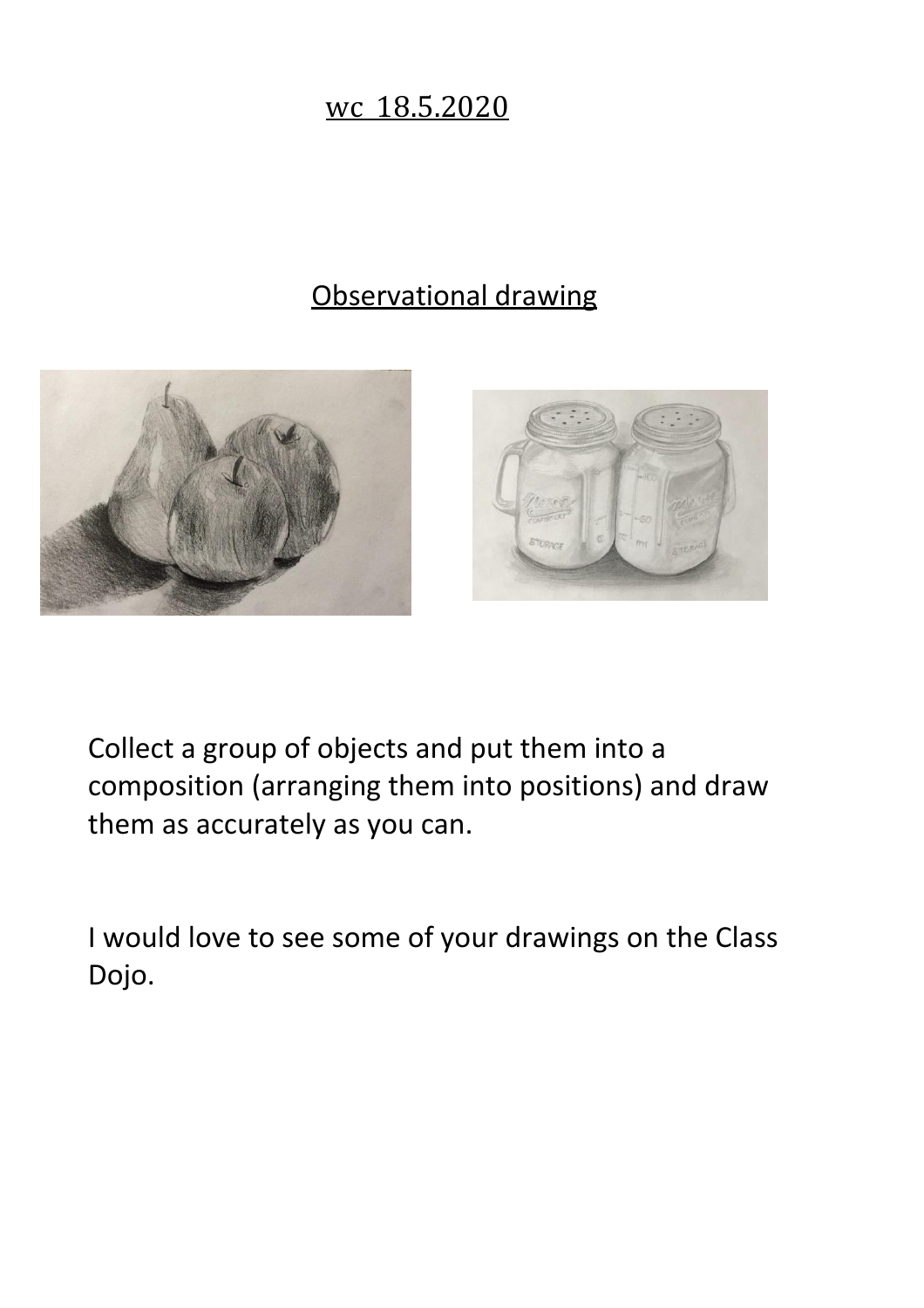WC 18.5.20

# **History**

# Ancient Greece

Can you do some research and write a short report in your history book why the Ancient Greeks were such powerful soldiers.

Research the way that they fought –the methods they used and the equipment they had.

Draw and label a Greek Hoplite soldier

These videos will help you with the Greek Battle tactics and some of their equipment

<https://www.youtube.com/watch?v=x8cmc9Thq3c> <https://www.bbc.co.uk/bitesize/topics/z87tn39/articles/zckr4wx>

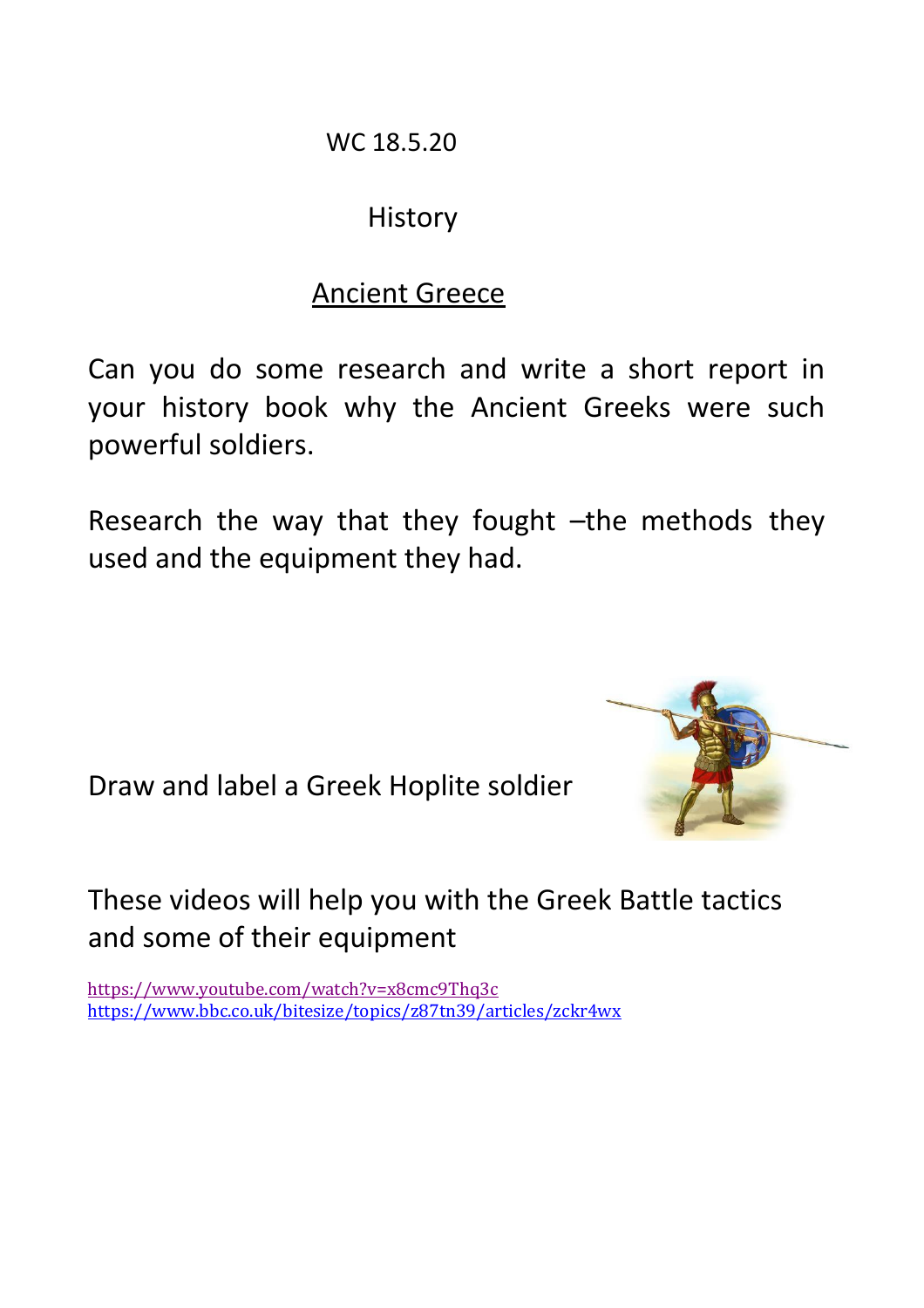| A                       | $3456 \times 0 =$ |                                   |  |
|-------------------------|-------------------|-----------------------------------|--|
|                         |                   | $1$ mark $\,$                     |  |
| $\overline{2}$          | $189 \div 1 =$    |                                   |  |
|                         |                   | $1$ mark $\,$                     |  |
| $\overline{\mathbf{3}}$ | $692 + 10 =$      |                                   |  |
|                         |                   | $1$ mark $\,$                     |  |
| $\overline{4}$          | $299 + 1 =$       |                                   |  |
|                         |                   | $1$ mark $\,$                     |  |
| 5 <sub>5</sub>          | $6 \times 8 =$    |                                   |  |
|                         |                   | $1$ mark $\,$                     |  |
| $6\phantom{a}$          | $805 - 49 =$      |                                   |  |
|                         |                   | $1$ mark                          |  |
| $\overline{7}$          | $99 \div 6 =$     |                                   |  |
|                         |                   | $1 \ensuremath{\, \mathrm{mark}}$ |  |
|                         |                   |                                   |  |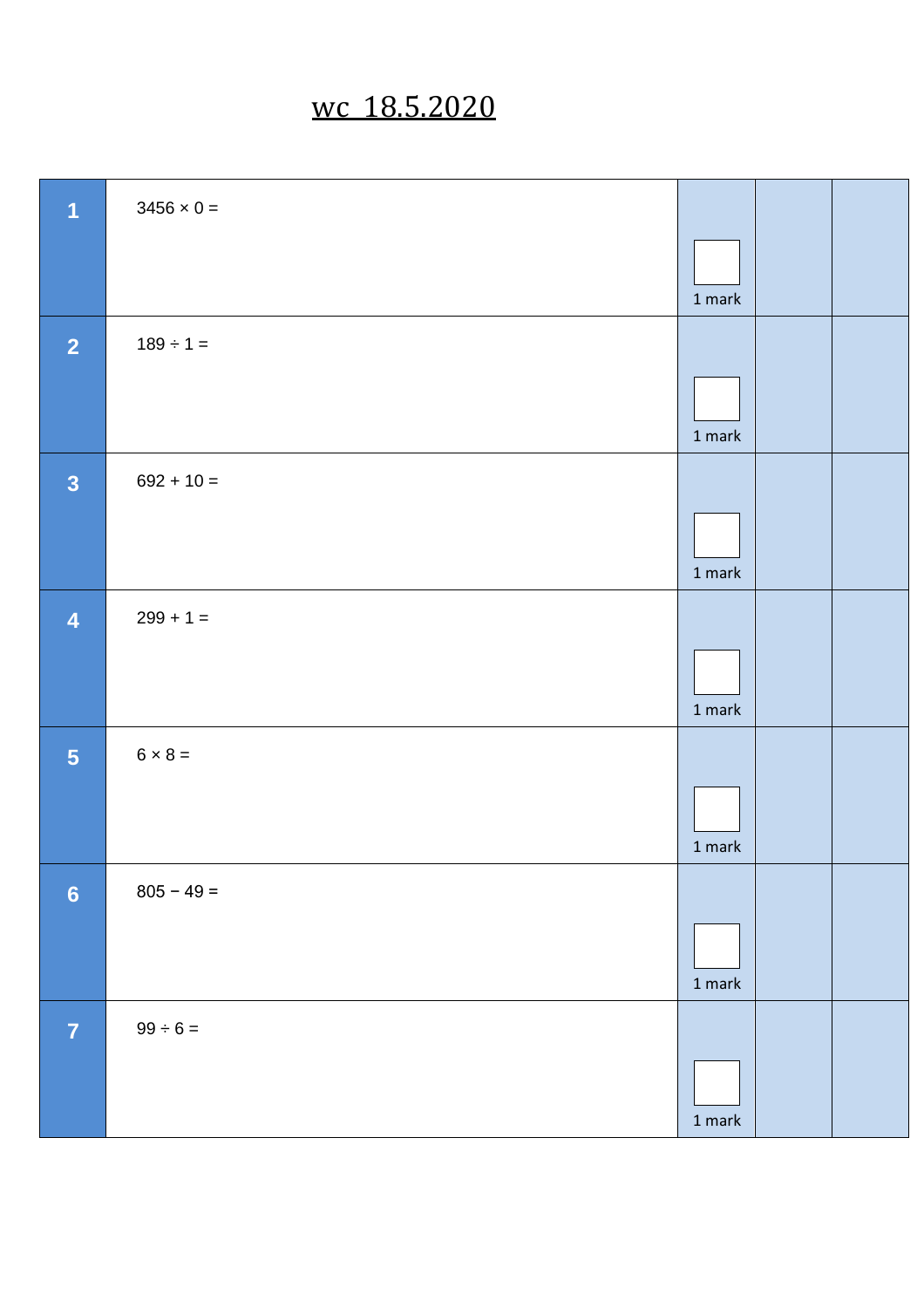| $\bf{8}$         | 8647<br>$+4755$              |                                   |
|------------------|------------------------------|-----------------------------------|
|                  |                              | $1$ mark                          |
| $\boldsymbol{9}$ | $8^2 =$                      |                                   |
|                  |                              | $1$ mark                          |
| 10               | 258<br>$x_{6}$               |                                   |
|                  |                              | 1 mark                            |
| 11               | $8 \times 5 \times 4 =$      |                                   |
|                  |                              |                                   |
| $12$             | $5.014 \times 10 =$          | $1$ mark $\,$                     |
|                  |                              | $1$ mark $\,$                     |
| 13               | $3054 - 817 - 44 =$          |                                   |
|                  |                              | $1$ mark                          |
| 14               | $\frac{3}{5} = \frac{18}{?}$ |                                   |
|                  |                              |                                   |
|                  |                              | $1 \ensuremath{\,} \mathrm{mark}$ |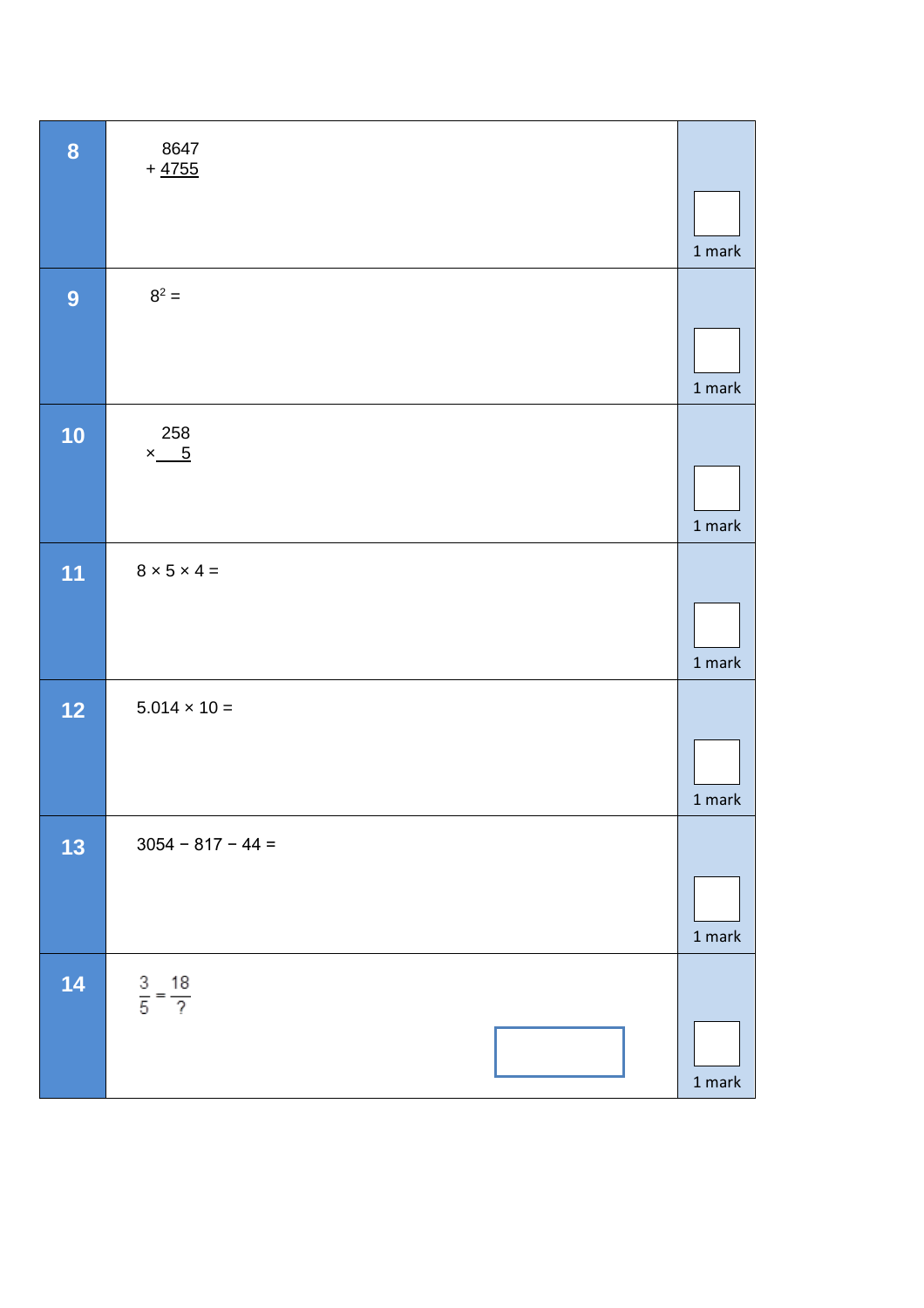| 15        | 319<br>$x$ 72          |               |
|-----------|------------------------|---------------|
|           |                        | 2 marks       |
| 16        | $\frac{1}{7}$ of 602 = |               |
|           |                        | $1$ mark      |
| 17        | $7.62 \times 7 =$      |               |
|           |                        | $1$ mark      |
| 18        | $0.03 \times 7 =$      |               |
|           |                        | $1$ mark      |
| 19        | 5% of $4200 =$         |               |
|           |                        | 1 mark        |
| <b>20</b> | $343.1 \div 1000 =$    |               |
|           |                        | $1$ mark      |
| <b>21</b> | $0.2 = \frac{?}{50}$   |               |
|           |                        | $1$ mark $\,$ |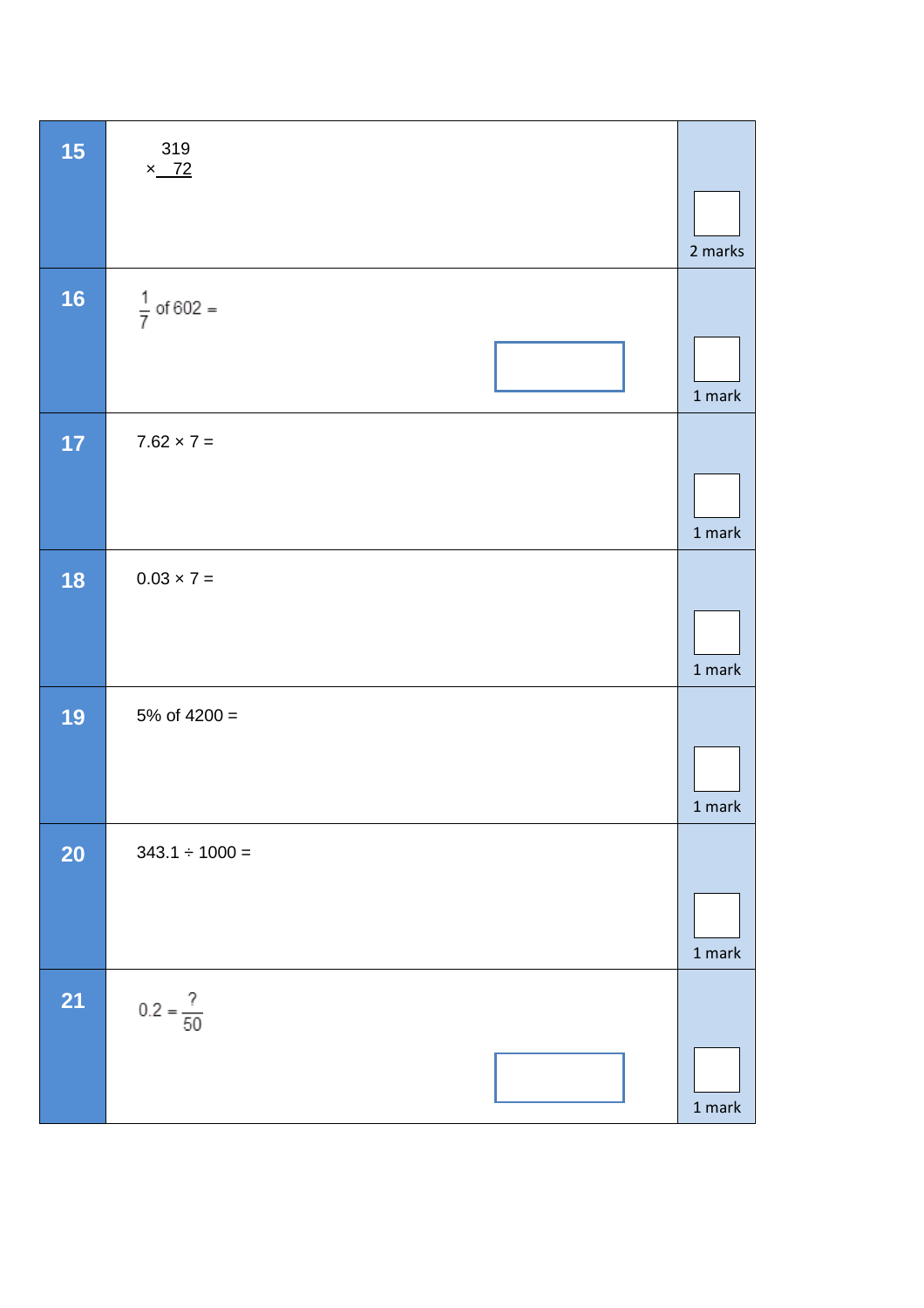| <b>22</b> | $\frac{1}{6} \times \frac{1}{2} =$ |                                   |
|-----------|------------------------------------|-----------------------------------|
|           |                                    | $1$ mark                          |
| 23        | $36869 =$                          |                                   |
|           |                                    | 2 marks                           |
| 24        | $\frac{5}{6} \times 24 =$          |                                   |
|           |                                    | $1$ mark                          |
| <b>25</b> | $87.34 - 7.8$                      |                                   |
|           |                                    | $1$ mark                          |
| <b>26</b> | $\frac{1}{8} + \frac{3}{4} =$      |                                   |
|           |                                    | 1 mark                            |
| <b>27</b> | $6\frac{1}{6} - 2\frac{1}{7} =$    |                                   |
|           |                                    | $1 \ensuremath{\, \mathrm{mark}}$ |
| <b>28</b> | $\frac{1}{5}$ ÷ 2 =                |                                   |
|           |                                    | $1$ mark                          |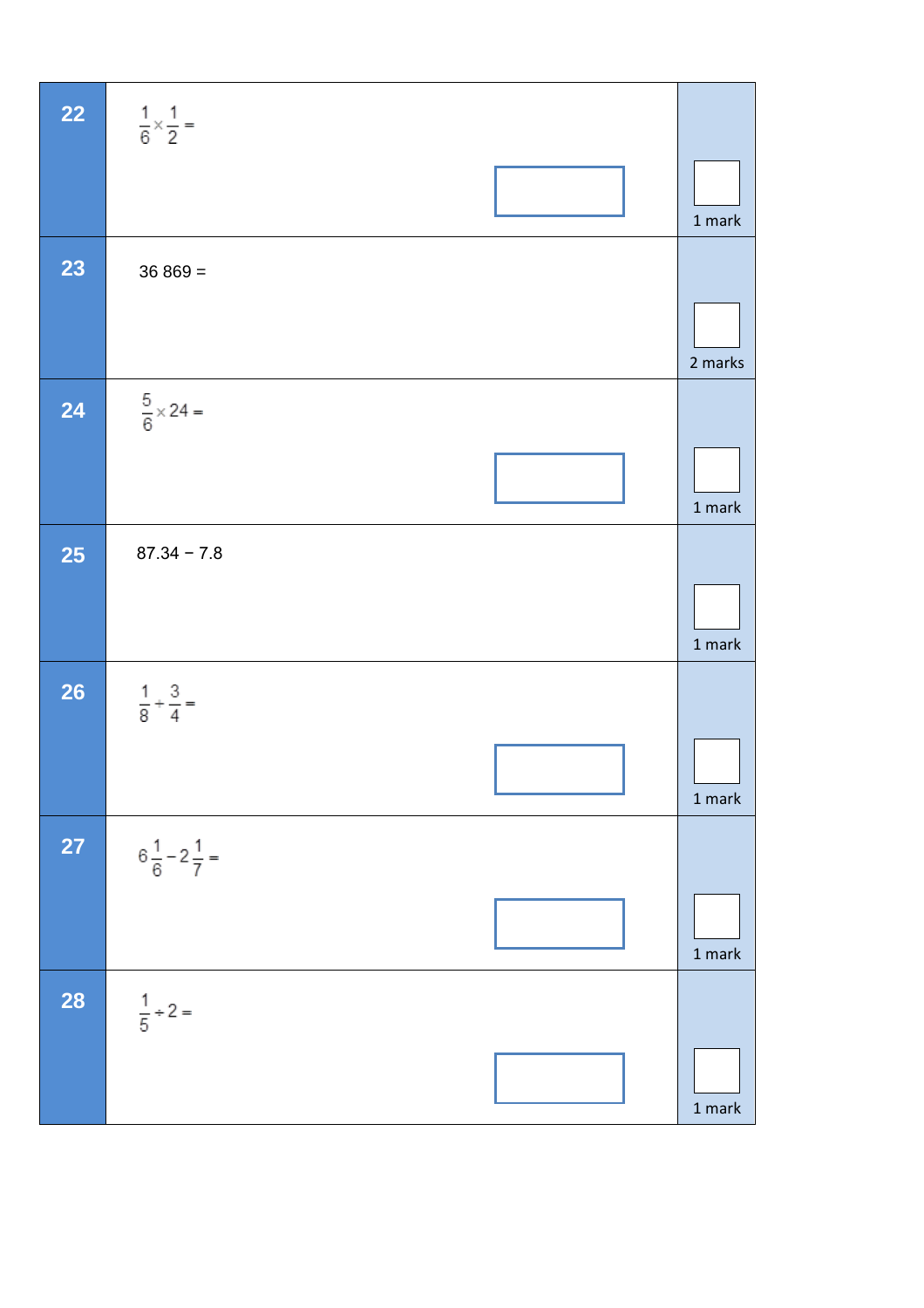| $\overline{\mathbf{1}}$ | $734 \times 1 =$        |               |
|-------------------------|-------------------------|---------------|
|                         |                         | $1$ mark $\,$ |
| $\overline{2}$          | $834 - 10 =$            |               |
|                         |                         | $1$ mark      |
| $\overline{\mathbf{3}}$ | $919 + 1 =$             |               |
|                         |                         | $1$ mark $\,$ |
| $\overline{\mathbf{4}}$ | $35 \div 7 =$           |               |
|                         |                         | $1$ mark      |
| 5                       | $961 \times 0 =$        |               |
|                         |                         | $1$ mark      |
| $6\phantom{1}$          | $3816 + 345 =$          |               |
|                         |                         | $1$ mark      |
| $\overline{7}$          | $7 \times 5 \times 6 =$ |               |
|                         |                         | 1 mark        |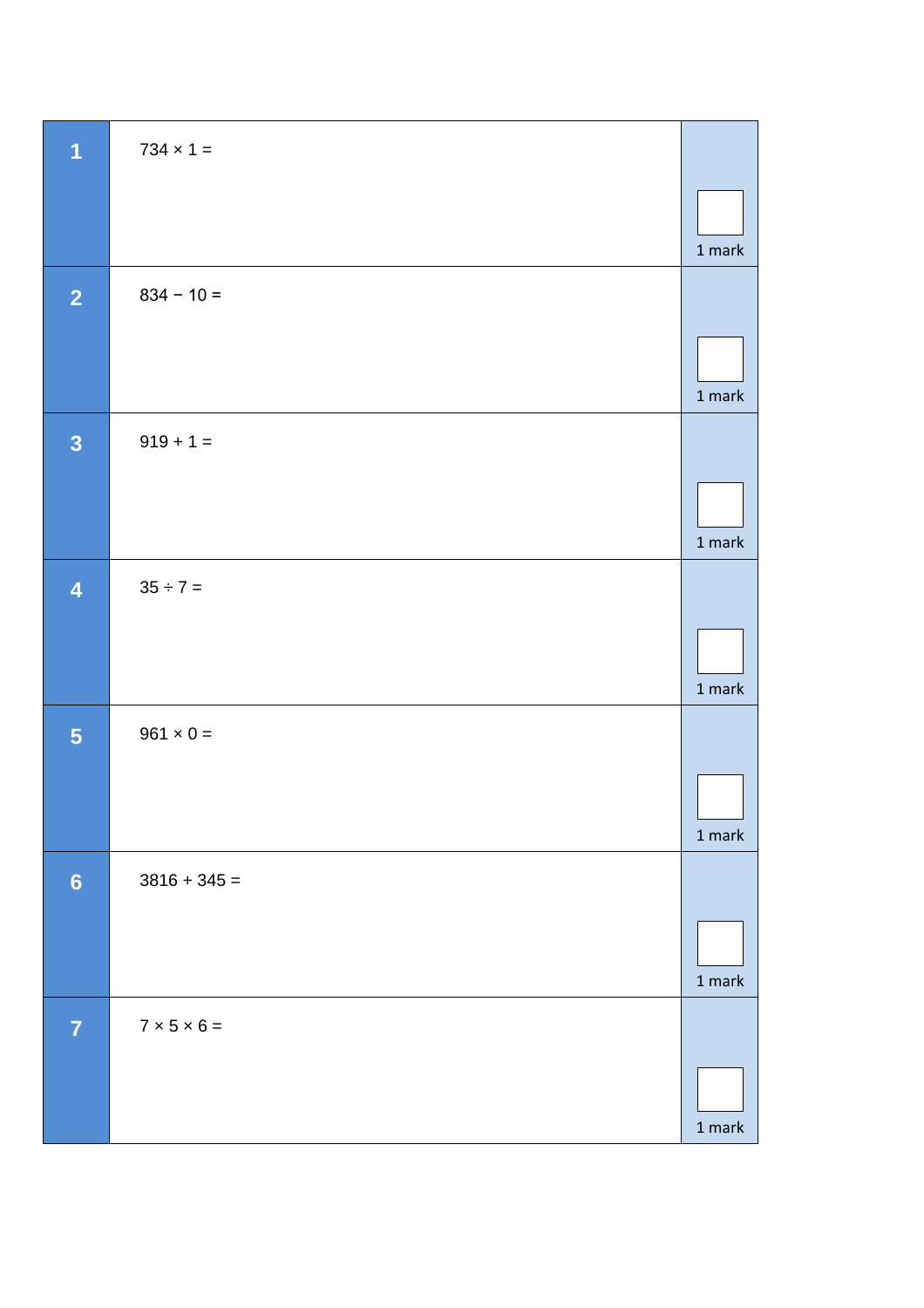| $868 \div 7 =$        |                                |
|-----------------------|--------------------------------|
|                       |                                |
|                       | 1 mark                         |
| $\frac{1}{8}$ of 32 = |                                |
|                       | $1$ mark $\,$                  |
| 9372                  |                                |
|                       |                                |
|                       | $1$ mark                       |
| $876 + 543 - 198 =$   |                                |
|                       |                                |
|                       | $1$ mark $\,$                  |
| 55% of $400 =$        |                                |
|                       |                                |
|                       | 1 mark                         |
| $45.9 \times 100 =$   |                                |
|                       |                                |
|                       | $1$ mark                       |
| 3456                  |                                |
|                       |                                |
|                       | $1$ mark $\,$                  |
|                       | 7511<br>$-5$<br>$\pmb{\times}$ |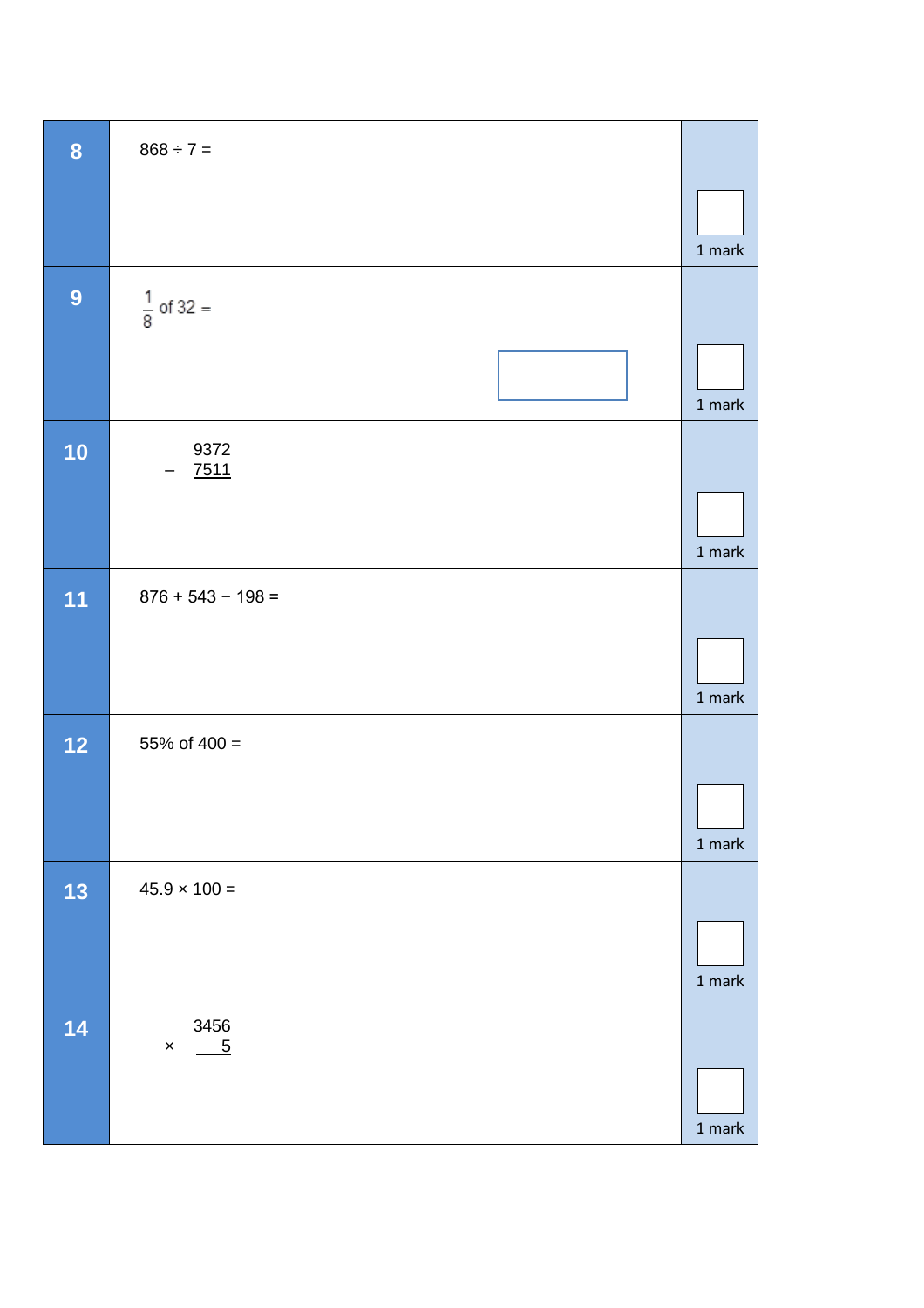| 15        | $\frac{4}{5} = \frac{?}{100}$ |               |
|-----------|-------------------------------|---------------|
|           |                               | $1$ mark $\,$ |
| 16        | $82.7 \times 6 =$             |               |
|           |                               | $1$ mark      |
| 17        | $4^3 - 2^2 =$                 |               |
|           |                               | $1$ mark $\,$ |
| 18        | $2.89 \div 100 =$             |               |
|           |                               | $1$ mark      |
| 19        | $\frac{5}{6}$ of 72 =         |               |
|           |                               | $1$ mark $\,$ |
| <b>20</b> | $63.82 + 217.7 =$             |               |
|           |                               | $1$ mark      |
| <b>21</b> | $720 \div 42 =$               |               |
|           |                               | 2 marks       |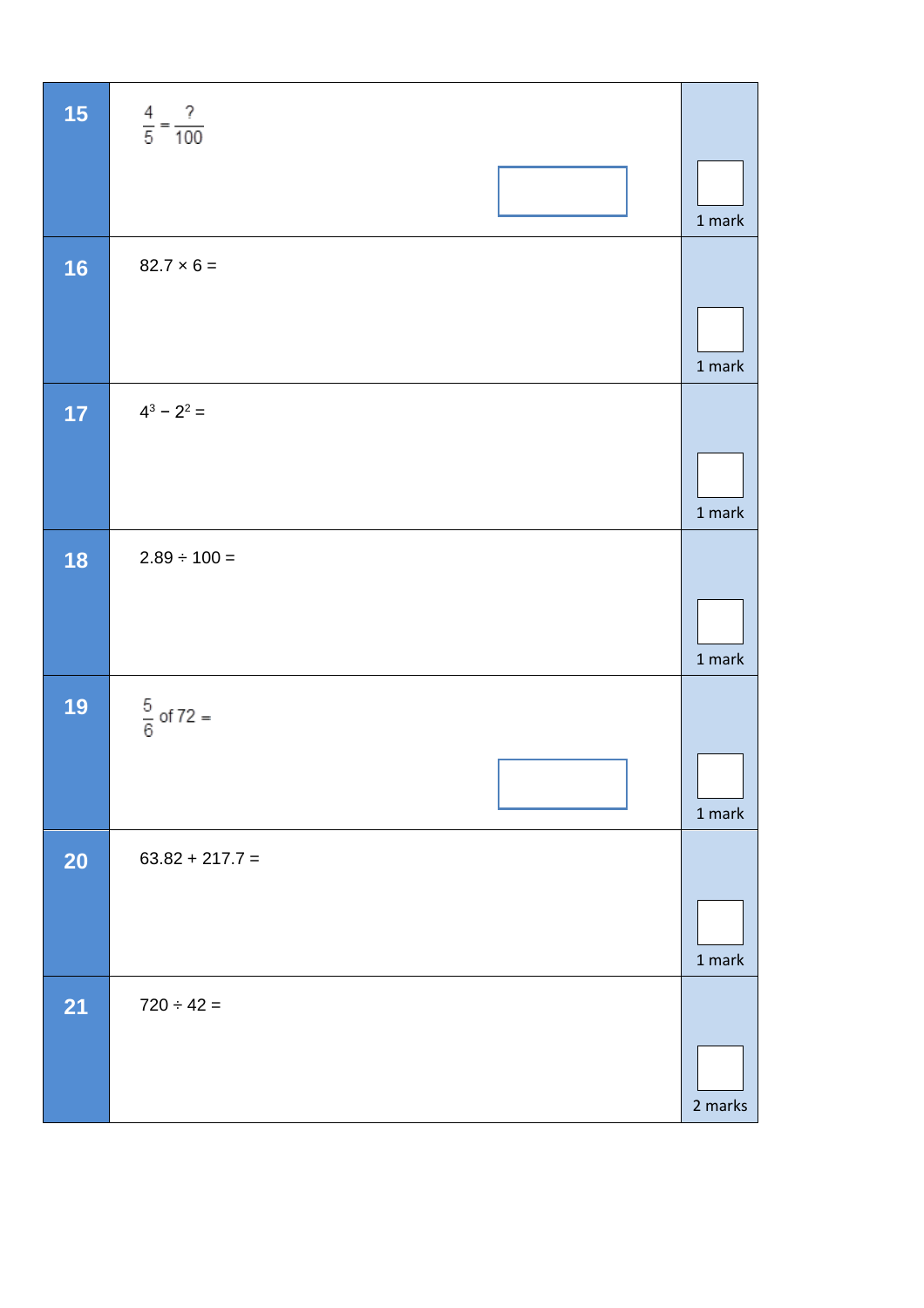| <b>22</b> | $rac{1}{4} \times \frac{1}{2} =$ |               |
|-----------|----------------------------------|---------------|
|           |                                  | $1$ mark $\,$ |
| 23        | $0.1 = \frac{?}{50}$             |               |
|           |                                  | 1 mark        |
| 24        | 2825<br>$\times$ 26              | 2 marks       |
| <b>25</b> | $96\% = \frac{?}{25}$            |               |
|           |                                  | $1$ mark      |
| <b>26</b> | $3\frac{1}{3}+1\frac{2}{9}=$     |               |
|           |                                  | $1$ mark $\,$ |
| <b>27</b> | $\frac{1}{3} + \frac{3}{7} =$    |               |
|           |                                  | 1 mark        |
| <b>28</b> | $2\frac{3}{4} \times 3 =$        |               |
|           |                                  | 1 mark        |